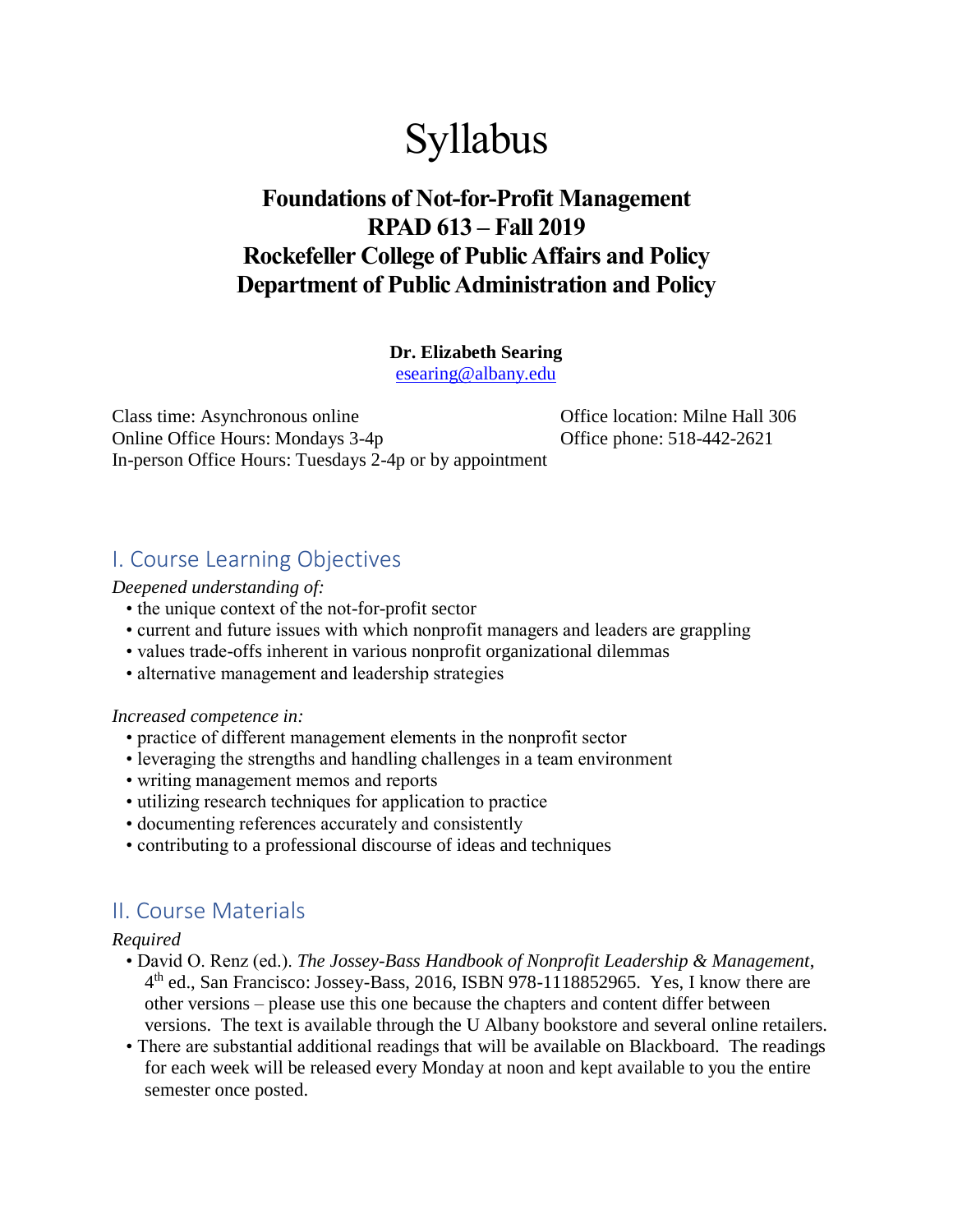#### *Recommended*

• Peri Pakroo. *Starting and Building a Nonprofit*, 7<sup>th</sup> ed., Berkeley, CA: NOLO, 2017, ISBN 978-1413323573. Since this is only recommended (though strongly so for those with no nonprofit experience) and will not be used in class, feel free to use whichever edition you want. The most recent will have the most up-to-date information.

#### Selected Journals of Interest

- *Nonprofit and Voluntary Sector Quarterly* Journal of the Association for Research on Nonprofit Organizations and Voluntary Action (ARNOVA)
- *Nonprofit Management and Leadership*
- *Nonprofit Quarterly (Industry journal and daily newswire)*
- *Voluntas*
	- Journal of the International Society for Third Sector Research (ISTR)
- *Stanford Social Innovation Review*

### III. Classroom Approach

This course is taught in an asynchronous, online format. That means that there will not be any required meetings where you need to show up in person somewhere at a scheduled time for class. However, there will be set times during the week where things need to be submitted to me online and when different media or readings become unlocked and available. Success in this course will rely heavily on your ability to keep track of your own time. Deliverables will be due at one of two different times during the week: Monday at noon or Friday at midnight. Different types of assignment will be due at different checkpoints, but it will remain consistent from week to week. There are further details in the grading and assignment section below.

In previous semesters, this course was taught using a technique called Team-Based Learning (or TBL). Some pieces of TBL are already a part of the online learning environment: taking the initiative to do readings and watch course materials outside of class, for example. However, pieces like group quizzes or in-class cases become a little more problematic. So this course takes a hybrid approach, using your team for certain assignments and activities while using individual effort for others.

The focus of your team will be in the production of a semester-long Service Learning Project for a local nonprofit organization. By the end of the course, each team will complete a professional organizational analysis and recommendations for the nonprofit; these may be presented to the nonprofit's Board of Directors either live or via a webcast, pending their availability.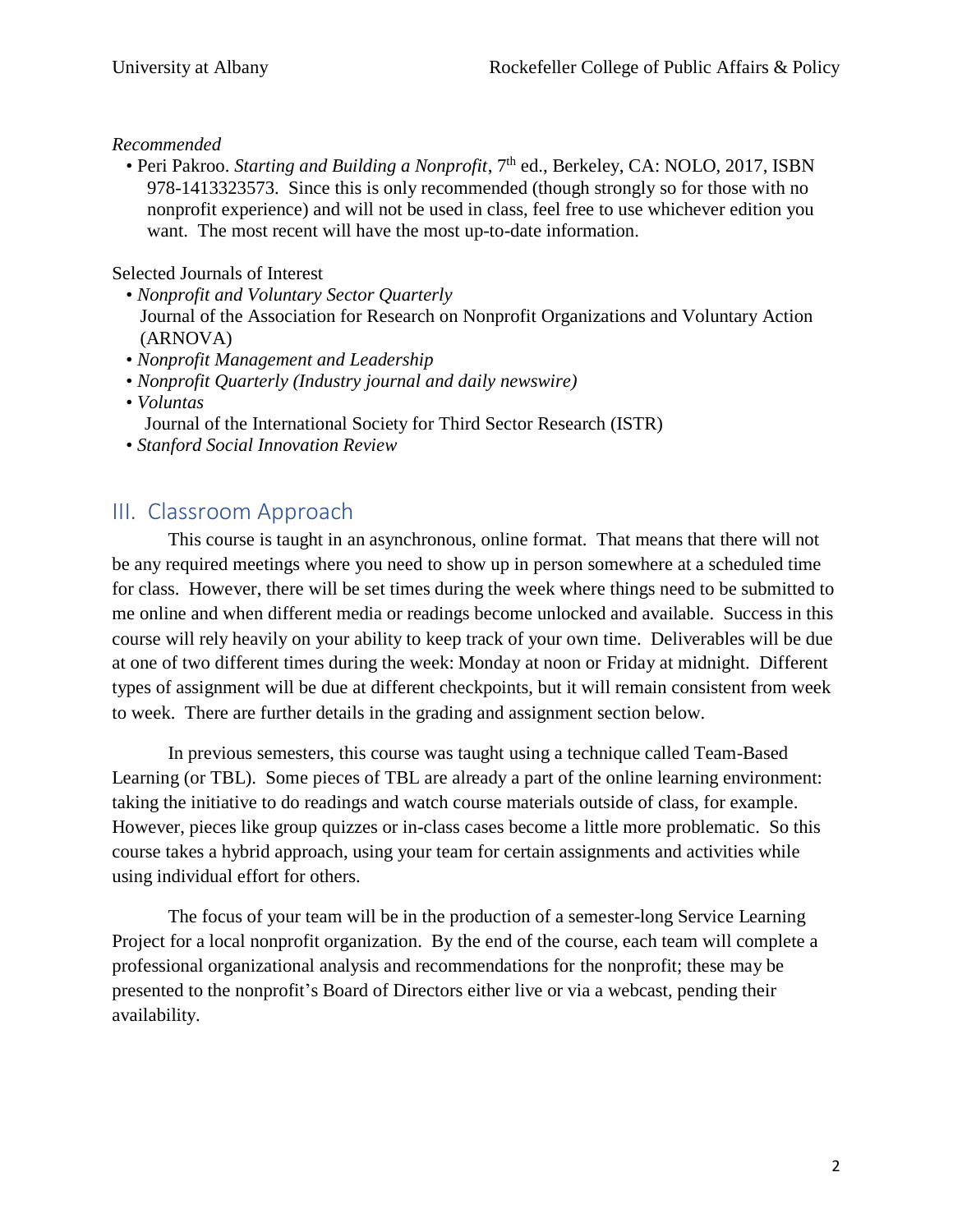## IV. Grading and Assignments:

|           | A. Individual Performance           |         |
|-----------|-------------------------------------|---------|
|           | <b>Individual Reading Responses</b> | 30%     |
|           | <b>Individual Participation</b>     | 5%      |
| <b>B.</b> | <b>Team Performance</b>             |         |
|           | <b>Team Weekly Activities</b>       | $30\%$  |
|           | <b>Team Project Checkpoint #1</b>   | $7.5\%$ |
|           | <b>Team Project Checkpoint #2</b>   | $7.5\%$ |
|           | <b>Final Report</b>                 | 15%     |
|           | C. Team Peer Review                 | 5%      |
|           |                                     | 100%    |

- **1. Individual Reading Responses (30%).** These 2-3 page assignments are responses to prompts that allow you to show your mastery of the concepts from the readings assigned each week. Each prompt's response will be roughly (but not more than) one page, single spaced, reasonable font, and standard margins; there will be between 1-3 prompts, depending on the week. The responses will be due each Monday by noon (submitted via Blackboard), at which point the discussion for that week plus the readings and prompts for the next week will be unlocked and available.
- **2. Individual Participation (5%).** Throughout the semester, there will be 6 total tasks buried in the materials for each week. These will be found in the slides, videos, online readings, or other activities that are visible online. In order to receive full credit, at least 5 of these tasks should be completed. This is designed to make sure you are reading/listening to/watching the weekly materials for the class.
- **3. Team Weekly Activities (30%):** Each week, there will be some kind of activity designed to apply the lessons learned in the readings and other materials to real-life scenarios. Sometimes this will be contributions to a discussion thread, other times it will be a team activity involving a case study or role-playing; most of the time, it will involve both. A discussion board specifically dedicated to your team will be available for you to carry out planning and discussions, and I will occasionally chime in on the conversation. The final version of whatever the week's activity is will be due by Friday at midnight. (Note: There are two instances where the weekly activity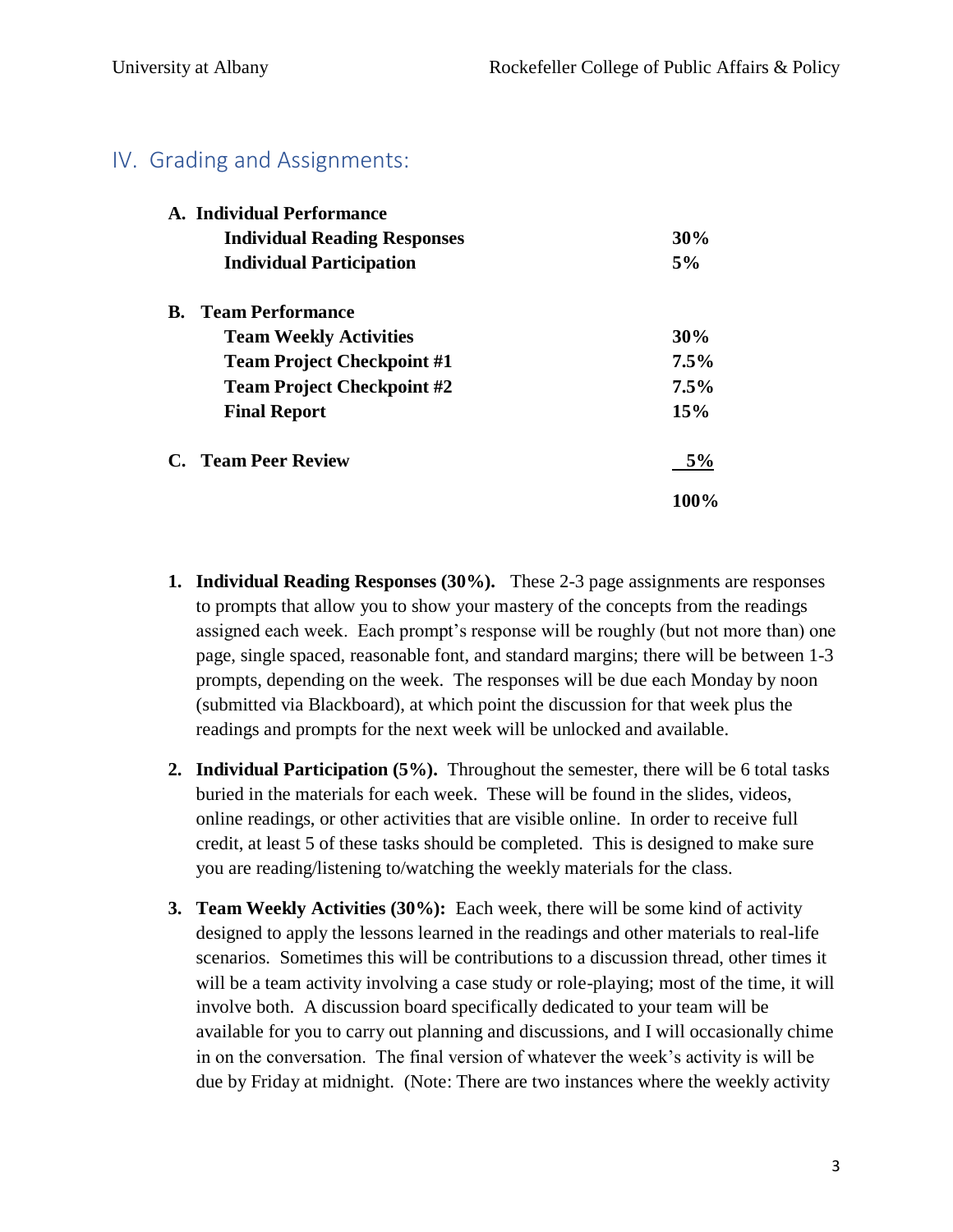is an individual activity – it will still count toward that student's weekly activity average.)

- **4. Team Checkpoint #1: Status Quo Description (7.5%):** Please submit a team effort describing how your assigned portion of the final report currently exists in the group project. This checkpoint will ensure that you know the status quo, which will allow you to think more clearly on how to use your management perspective to improve the situation. This should be 3-4 pages and should also include a list of ten questions that we will direct to the local nonprofit.
- **5. Team Checkpoint #2: Description of Comparable Organizations (7.5%):** This should be an identification and description of other organizations that have successfully addressed the issues which face the local nonprofit. This could also include potential competitors, potential collaborators, and successful/unsuccessful approaches to your group's management issue(s) taken by other organizations.
- **6. Team Final Project (15%).** This report will integrate and expand on the materials learned in class, resulting a final product that will be delivered (and potentially presented) to a local nonprofit. The final report will be approximately 20 doublespaced pages, though this is subject to change based on the preferences of the local nonprofit. The report's analyses or arguments should be supported with substantial secondary sources from the reading. Additional details will be released during the second week of class.
- **7. Peer Evaluation (5%).** Each team member will evaluate the helpfulness of the other members of their team at both the midterm point (for guidance) and the end of the term (for a grade). You will have a set number of points to distribute amongst the rest of your group to assess their contributions, plus will have the opportunity to give written verbal feedback. There will be a "practice" evaluation mid-semester, then a final evaluation at the end of the semester that will be used to assign points.
- **8. Final Grade:** Final grades will be based on the point distribution described above. Final letter grades will be assigned as followed:

| Grade | <b>Total Percentage</b><br>Achieved |
|-------|-------------------------------------|
|       | 93%                                 |
|       | 90%                                 |
| $B+$  | 87%                                 |
| R     | 83%                                 |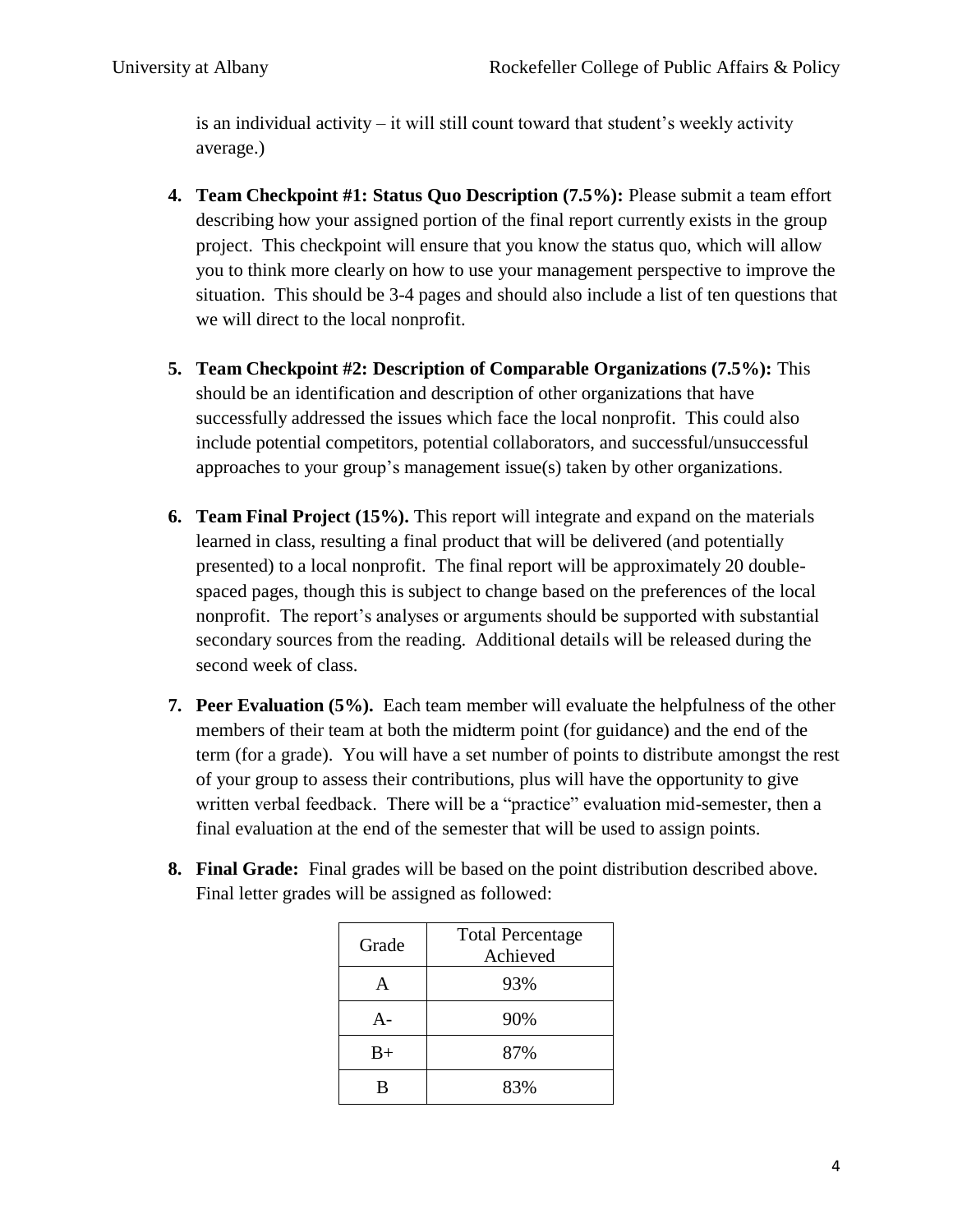| $B -$          | 80%           |
|----------------|---------------|
| $C+$           | 77%           |
| $\overline{C}$ | 73%           |
| $C-$           | 70%           |
| $D+$           | 67%           |
| D              | 63%           |
| D-             | 60%           |
| E              | 59% and below |
|                |               |

**9. Late and Make-up Policy**: Since discussion materials are unlocked at noon on Mondays, I am unable to accept late submissions for the Individual Reading Responses since they are designed to gather your own reactions to the readings. Many times, the answers are discussed in those materials, so it is essentially like handing out an answer key. For other written assignments, if it is turned in within 24 hours of the beginning of the class where it was due, the assignment is eligible for 90% of the original point total. A written assignment submitted between 24-48 hours after it was due is eligible for 80% of the original point total. No written assignments will be accepted more than 48 hours after they are due except for a documented emergency situation. A documented emergency situation is hospitalization (with accompanying paperwork), the death of an immediate family member, or situations of similar magnitude. All emergencies must have documentation, and the treatment of each is totally within the professor's discretion. If you know that you will have difficulty turning in an assignment at a certain time (travel, work obligations, etc.), you should plan ahead, coordinate with your team, and/or turn in assignments early.

## V. Other Policies

**Academic Dishonesty:** Any form of academic dishonesty will not be tolerated. Please refer to University at Albany's Academic Code at:

[http://www.albany.edu/content\\_images/AcademicIntegrity.pdf](http://www.albany.edu/content_images/AcademicIntegrity.pdf) for the definition of academic dishonesty. Ignorance of these policies will not excuse dishonest conduct. Violations of these standards will result in one or more of the following penalties: reduction in the grade for the assignment, failure of the assignment, failure of the course, or expulsion. In all cases, a Violation of Academic Integrity Report will be submitted to the Dean of Graduate Studies to be placed in your university file, with copies provided to you, the department head, and the Dean of Rockefeller College.